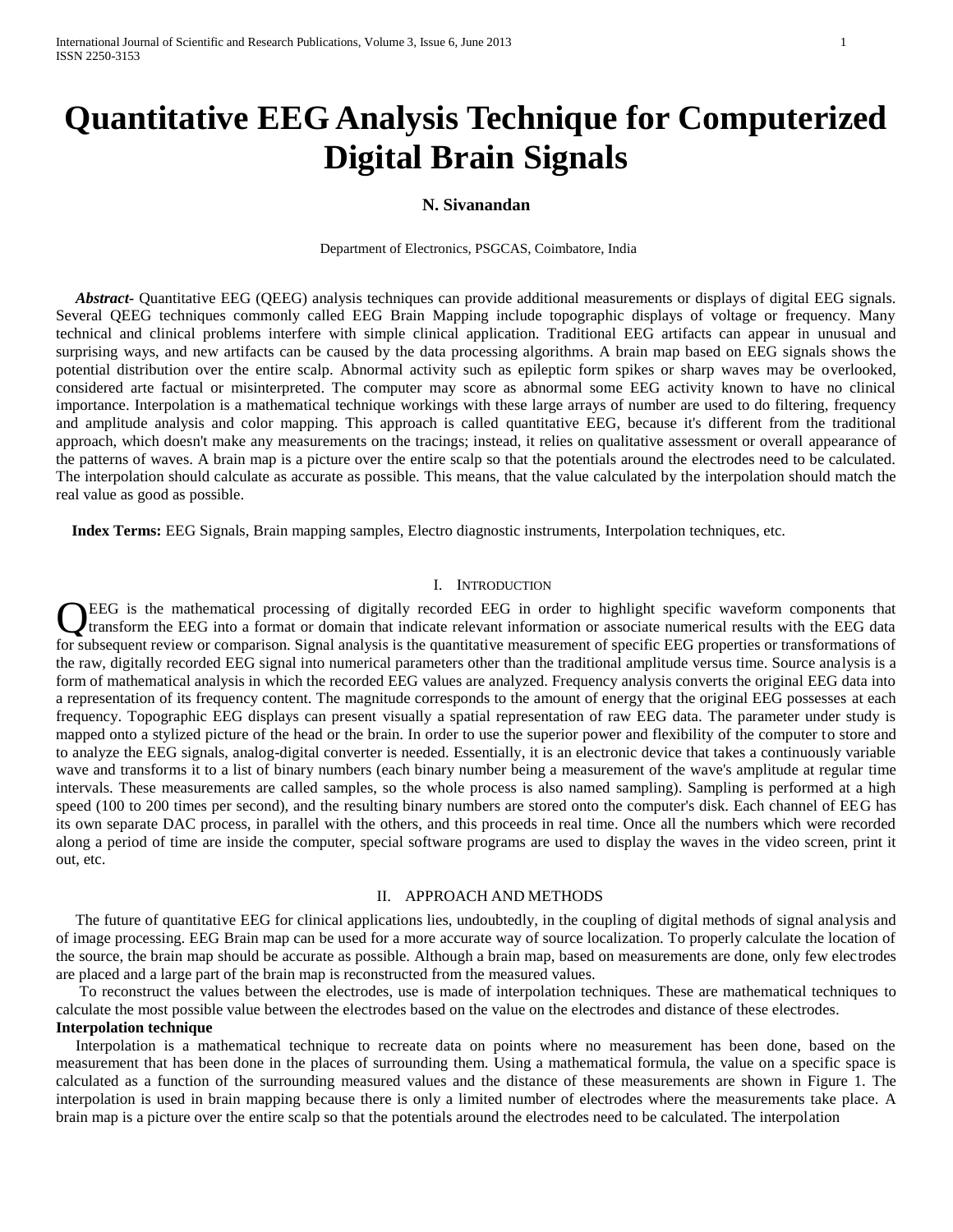

Figure 1.Electrode placement and normal EEG Brain mapping waveforms

should calculate as accurate as possible. This means, that the value calculated by the interpolation should match the real value as good as possible. Since the potential distribution over the scalp is smooth, the interpolation should give smooth results as well. The potentials measured on the scalp are generated by the brain. This generation can be modeled as the generation of an electrical field by several dipoles. To determine the direction and place of the dipoles accurately, the maxima and minima in the picture should be positioned as exactly as possible.

#### **K nearest Neighbors interpolation**

 The K-Nearest Neighbors interpolation is based on the measurements closest to the point where the values should be calculated. The K is replaced with the number of nearest measurements used. If it is based on the three measurements, it is called 3 nearest neighbor's interpolation. The interpolation formula is given in equation 1.

$$
\nu(P) = \frac{\sum_{i=0}^{k} \nu(P_i) d_i^{1-m}}{\sum_{i=0}^{k} d_i^{1-m}}
$$
 (1)

 The K is the number of nearest neighbours, **v(p)** is the result of the interpolation with p the place where the interpolation takes place. **V(pi)** is the potential of the electrode with **pi** the place of the electrode and **di** is the distance between p and pi. The order of the interpolation is determined by 'm' and is usually 2 or 3. A higher order will cause a smoother interpolation. For brain maps, the interpolation takes place for each pixel in the area of the scalp projection. To demonstrate the effect of the order of the interpolation a simple situation is chosen with  $k=2$ . For this example of the interpolation of 2 instead of 3 dimensional, the principle will stay the same. The horizontal axis shows the place and the vertical axis potential.

 As can be seen in Figure 2, the nearest neighbor interpolation has some characteristics that are specific for this type of interpolation. The first thing that can be seen that extra interpolation (calculation not between other values but outside the measurement) with this method is impossible. Every point at the edge of the area still has K nearest neighbour, but they are all on one side of the point where the interpolation takes place. Second, the middle line is straight. When the 2 middle potentials are higher than the outside potentials, it is logical to expect the highest value somewhere between the middle electrodes. Would this have been a 3-nn interpolation, the middle line would have been bent downward, because one of the outside electrodes is included in the calculation, instead of upward what is expected from the potential on the electrodes. In Figure 2, this characteristics is closely connected to another one, namely that the global extremes will always be on the electrodes. This can easily be proven. It is obvious that one of the electrodes has the highest potential and that the others have a lower value. The interpolated value will always be between the highest and lowest value of the nearest neighbors and thus the highest value will be on the electrode. If for one point in the interpolation all the nearest neighbors have the same potential and this is the highest potential, the interpolation will also have the same potential. It will never be higher. The same holds for the lowest value. Increasing the numbers of neighbors (K) in the calculation will result in a smoother picture at the cost of detail. When not all electrodes are taken into account (that is, measurements with 20 electrodes and K<20), there is also the problem of the discontinuities. In Figure 2, Pixel a, b and c are another because that is nearer.



Figure 2 Interpolation methods

## **Image projection with brain mapping**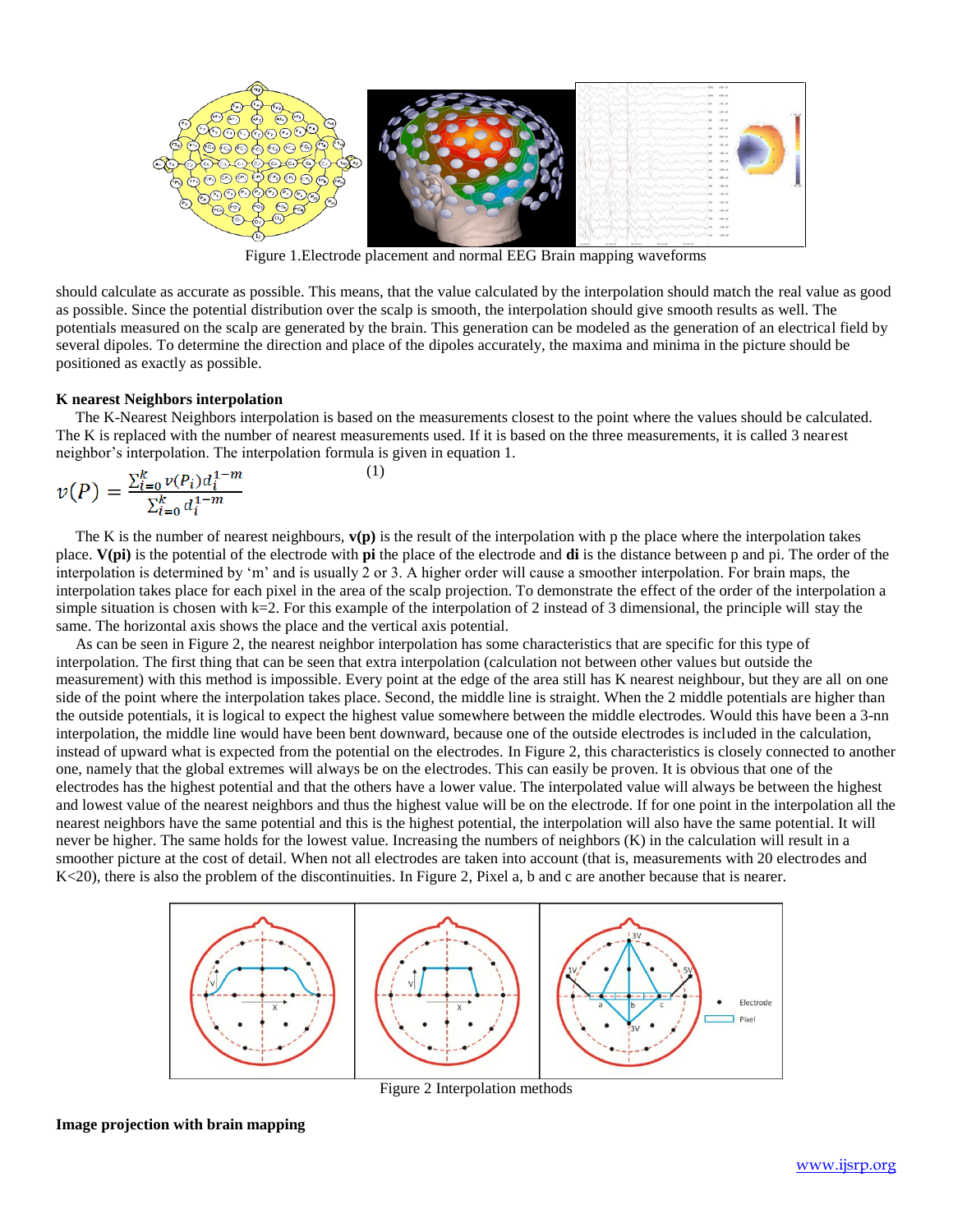The result of the measurement and interpolation is an image in which, one way or another, image and color image. The colors are that human psychology interprets colors in different ways and is easily mislead by them and that the small amount of colors will result in re-use of colors. The higher the value, the lighter the grey and lower the value the darker the grey. The most important reason to choose colors instead of grey scale images, because they are not very clear when only grey is used. In a color image the extreme are better visible.

## III. EXPERIMENTAL METHODS

EEG is a measurement of the electrical activity of the brain and recorded with the use of electrodes that are placed on the scalp as shown in Figure (4.8). To get a better idea of the source of the signals, a brain map is made. This is a visualization of the measurements of the source of the signals, a brain map is made. This is a visualization of the measurements and shows the distribution of the measured values over the scalp. The images give an idea of the active and less active regions of the brain. A brain map can also be used for accurate way of source localization. The active area in a brain can be modeled as a dipole. A dipole causes an electrical field and the projection of this electrical field on the scalp can be measured. This electrical field is for other source of the signals that are measured with the EEG recording. To properly calculate the location of the source, the brain map should be as accurate as possible. Although a brain map is based on measurements, only at few places the electrodes are placed and a larger part of the brain map is reconstructed from the measured values. Brain mapping is a way to visualize brain activity as shown in Figure 3. For this measurement, two or more electrodes are placed on the scalp, and they measure the potential between these locations. The size of these signals are very small (micro volt) and the signals look like noise. In Figure 3, the QEEG recordings are not written down the paper, but the measurement is immediately digitized and stored on a digital medium. This not only improves the accuracy but more important in this case, it makes it very easy to prepare the measurement ways of analysis Figure 3.



Figure 3 EEG recording and topographic map

It is clear, that a, measurement with electrode is local. This means that the only values that are known are those at the position of the electrodes. The logical way to improve resolution (the spatial accuracy of the measurement) is to increase the number of electrodes. Another method to improve the resolution is interpolation. This method tries to reconstruct the values between the electrodes based on some mathematical calculation. This is possible because of the smearing effect. It should be noted, that interpolation is never been able to reconstruct the real situation other than by coincidence. It is not able to create data and it can only guess at the real value at a given position. Therefore the most important thing to do should be to use as much electrodes as is practically possible, and which are placed in a way that allows optimal recalculation of the values at the places where no measurement take place. For this, the electrode should be placed in a way that the distance between they are almost equal. The international standard for the electrode position is called 10-20 system and uses 19 electrodes.

For this system, the head is regarded as a sphere. It is possible to place extra electrodes or to have the electrodes on the position other than those described in the 10-20 system. Electrodes that are at slightly other positions than described (it is not always possible to place an electrode at a specified place) are marked with 'a' for '1' and with' a' for '2' cm that can be the distance to the position they should have been placed according the 10-20 system. The accuracy of the brain map is determined by the accuracy of the interpolation technique used. To measure the accuracy of the interpolation, the interpolated value and real value should be known. A way to accomplish this is by interpolating on the place of an electrode, since the potential at that place is known. The interpolation takes place without the value measured at the place of the electrode.

#### **Statistical accuracy measurement with variance**

To determine the accuracy of the interpolation, the variance is calculated with the following formula

$$
var(x) = \frac{1}{n} \sum_{t=1}^{n} (X(t) - \bar{X}(t))^2
$$
 (2)